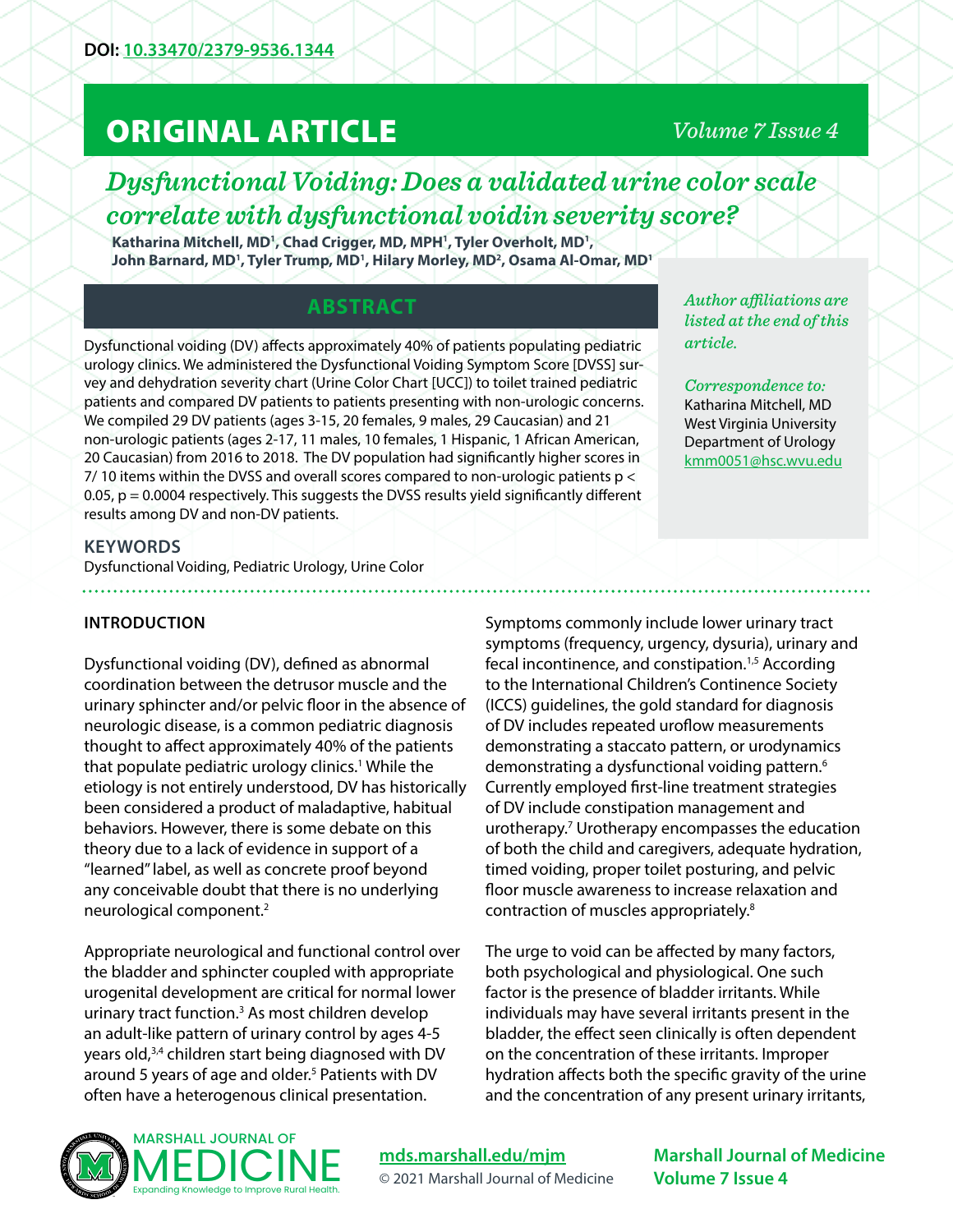

**FIGURE 1.** The Dysfunctional Voiding Symptom Score (DVSS) Survey.

which can result in many urologic symptoms similar to those experienced in DV patients.<sup>9</sup> Such symptoms include urinary urgency, frequency, and even incontinence.9 Additionally, water intake has been linked to other genitourinary conditions. Adequate daily water intake has been shown to be an effective preventative strategy against recurrent cystitis.10

We hypothesize that many DV patients may have some degree of dehydration adding to their urinary symptoms, and that patients with worse dehydration will experience worse urinary symptoms. Herein, we utilized a validated dysfunction voiding questionnaire and a validated dehydration severity

chart to compare hydration status and urinary symptoms between pediatric DV patients and pediatric patients presenting with non-urologic concerns.

#### **METHODS**

#### *Patient Recruitment*

Following Institutional Review Board approval, pediatric patients were prospectively recruited into either the study group or the control group. The study group consisted of pediatric patients (<18 y/o) who presented to urology clinic for dysfunctional voiding. Patients were excluded from the study group if they had any other urologic diagnosis including an active urinary tract infection, vesicoureteral reflux, or ureteral obstruction. Patients were also excluded if any neurologic diagnosis was present, including spina bifida. The control group consisted of pediatric patients (<18 y/o) who presented to a

primary care physician for a well-check appointment. Patients were excluded if they had any urologic diagnoses or if they had a urologic concern at the well check appointment. All patients included in this study were toilet trained. Informed consent for participation in this study was received from a parent or legal guardian of each patient in both the study and control group.

#### *Data Retrieval*

Demographic information was obtained from all patients in both the study and control groups, including patient age, sex, height, weight, and BMI. Patients in both groups were administered the Dysfunctional Voiding Symptom Score (DVSS; Figure 1), a validated questionnaire used to evaluate both qualitative and quantitative aspects of urinary



### **[mds.marshall.edu/mjm](https://mds.marshall.edu/mjm/)** © 2021 Marshall Journal of Medicine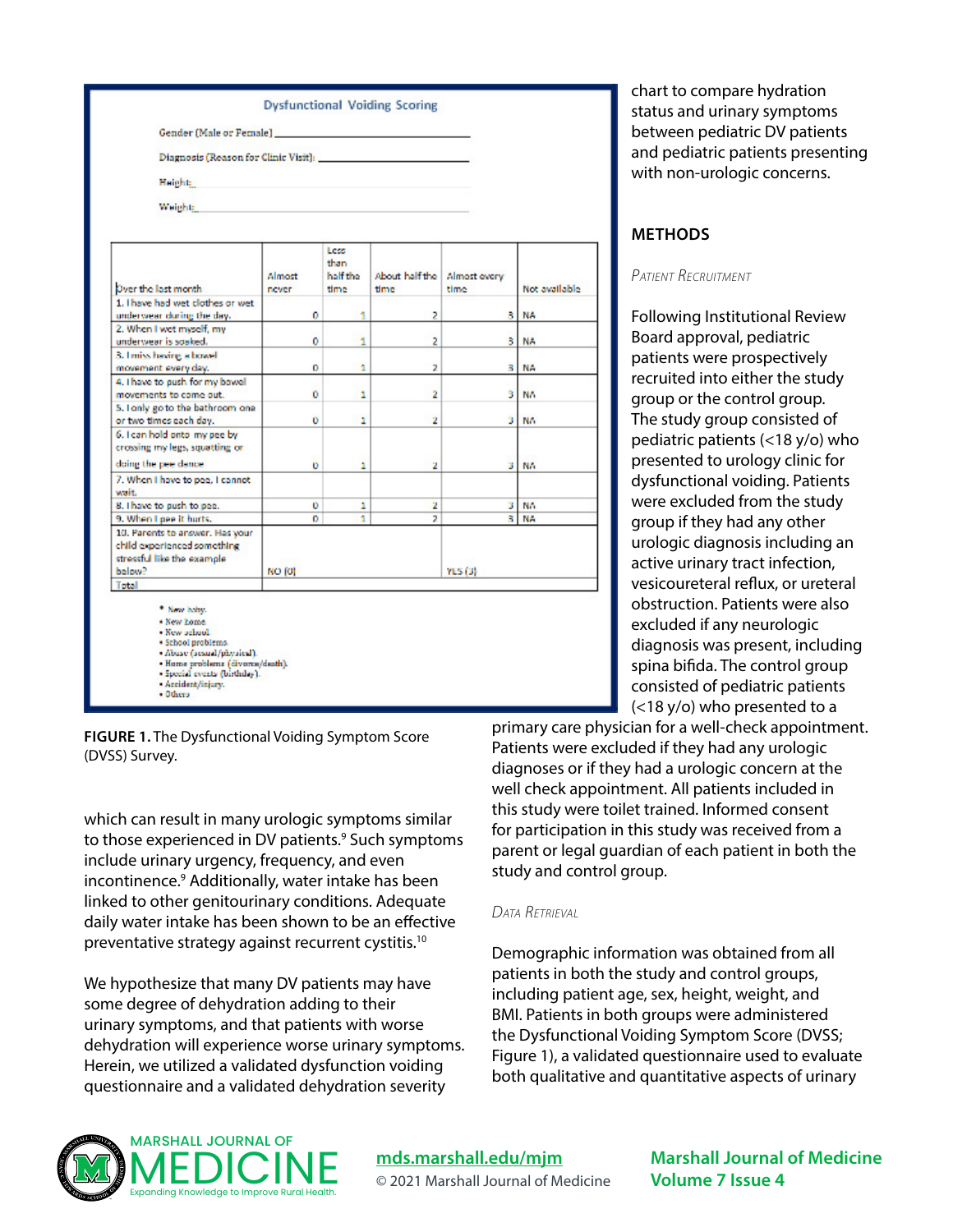

The Urine Color Chart<sup>®</sup> shown here will assess your hydration status (level of dehydration) in extreme environments. To use this chart, match the color of your urine to a color on the chart. If your urine color matches #1,#2 or #3 on the chart, you are well hydrated. If your urine color is #7 or darker, you are dehydrated and should consume fluids.

The scientific validation of this color chart may be found in the International Journal of Sport Nutrition, Volume 4, 1994, pages 265-279 and Volume 8, 1998, pages 345-355. Adapted by permission from Larry Amrstrong 2000, Performing in Extreme Environments (Champaign, R., Human Kinetics).

study and control groups. Data was analyzed on an item-for-item basis for each individual question in the DVSS as well as by the total DVSS between both groups. Student 2-tailed t-tests were performed to compare means for continuous variables, and chi-squared tests were used for categorical variable comparison. Statistical significance was defined as p  $< 0.05.$ 

**FIGURE 2.** The Urine Color Chart (UCC).

| <b>Demographic Variable</b> | <b>Study Group (DV)</b><br>Mean ± Std Dev | <b>Control Group</b><br>Mean ± Std Dev | P Value |
|-----------------------------|-------------------------------------------|----------------------------------------|---------|
| Age                         | $9.724 \pm 3.731$                         | $9.0952 \pm 4.158$                     | 0.587   |
| Gender                      | $0.310 \pm 0.471$                         | $0.524 \pm 0.512$                      | 0.140   |
| Height                      | $54.931 \pm 9.217$                        | $53.534 \pm 8.853$                     | 0.594   |
| Weight                      | $102.517 \pm 54.565$                      | $91.915 \pm 38.935$                    | 0.431   |
| BMI                         | $22.1 \pm 6.645$                          | $21.2 \pm 3.972$                       | 0.551   |

**TABLE 1.** Mean values for demographic variables in the study group and control group.

symptoms. Patients in both groups were then administered the Urine Color Chart (UCC; Figure 2), a validated scale to quantify hydration status based on the color of the patient's urine.

#### *Statistical Data Analysis*

Mean demographic data (age, gender, height, weight, and BMI) were compared between the treatment and study groups. Mean urologic data obtained from the DVSS and hydration status data from the UCC were then compared between the

#### **RESULTS**

#### *Demographic Data*

Fifty total pediatric patients were recruited into the study from 2016-2018. Twenty-nine DV patients were enrolled into the study group and 21 nonurologic pediatric patients were enrolled into the control group. Both patient groups were equivalent with regards to age, gender, height, weight, and BMI (Table 1;  $p > 0.05$ ), indicating successful randomization of the study and control groups. Children in the dysfunction voiding group ranged in age from 3-15 with an average age of 9.72. Nine patients were male and 20 were female. All 29



**[mds.marshall.edu/mjm](https://mds.marshall.edu/mjm/)** © 2021 Marshall Journal of Medicine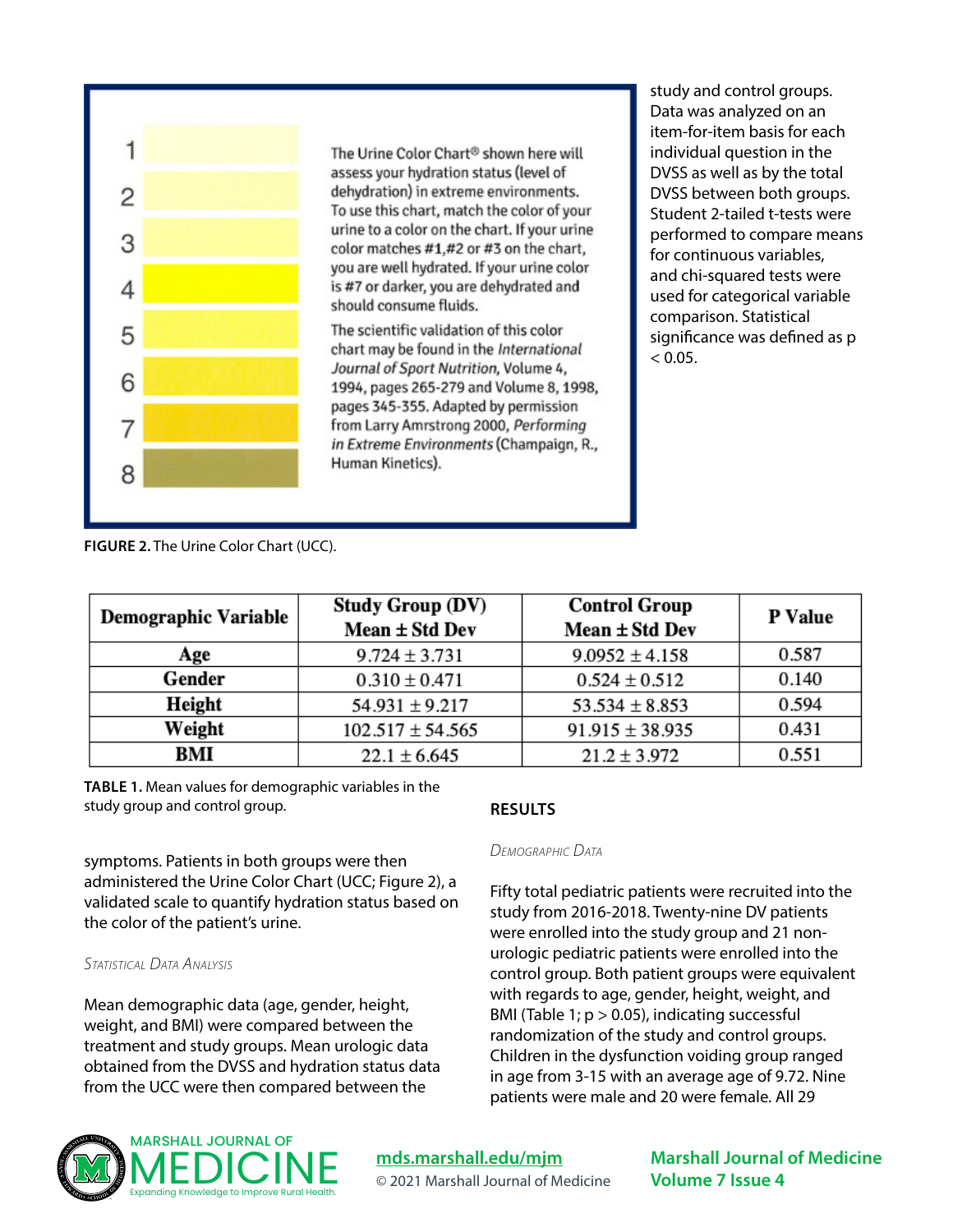| <b>DVSS</b> Item   | <b>Study Group (DV)</b><br>Mean $\pm$ Std Dev | <b>Control Group</b><br>Mean $\pm$ Std Dev | <b>P</b> Value |
|--------------------|-----------------------------------------------|--------------------------------------------|----------------|
| Item 1             | $0.483 \pm 0.969$                             | $0.0952 \pm 0.301$                         | 0.0543         |
| Item 2             | $1.345 \pm 1.396$                             | $0.0952 \pm 0.301$                         | 0.0000667      |
| Item 3             | $0.862 \pm 1.0413$                            | $0.381 \pm 0.590$                          | 0.0465         |
| Item 4             | $1.345 \pm 1.1530$                            | $0.667 \pm 0.796$                          | 0.0187         |
| Item 5             | $0.759 \pm 1.1643$                            | $0.476 \pm 0.873$                          | 0.337          |
| Item 6             | $1.586 \pm 1.1602$                            | $2.286 \pm 1.231$                          | 0.0500         |
| Item 7             | $1.276 \pm 1.257$                             | $0.571 \pm 0.870$                          | 0.0248         |
| Item 8             | $0.448 \pm 0.770$                             | $0.0952 \pm 0.436$                         | 0.0481         |
| Item 9             | $0.931 \pm 0.980$                             | $0.190 \pm 0.512$                          | 0.00135        |
| Item 10            | $0.931 \pm 1.388$                             | $1.286 \pm 1.521$                          | 0.407          |
| <b>Total Score</b> | $9.966 \pm 4.522$                             | $6.143 \pm 2.330$                          | 0.000388       |

**TABLE 2.** Mean values for DVSS individual items and total DVSS score in the study group and control group.



**FIGURE 3.** DVSS Responses by Question. This bar graph compares the average numerical value of the response by patients in the dysfunctional voiding group (red) and the well child group (blue) for each question of the DVSS.

patients included in the DV group were Caucasian. In the non-urologic pediatric patient group, children ranged in age from 2-17 with an average age of 9.09. There were 11 males and 10 females in this group. The ethnicity/races of participants in the non-DV group included 1 Hispanic, 1 African American, and 20 Caucasian patients.

#### *Urologic Data*

The study group (DV patients) had significantly higher scores in 7 out of 10 individual items within the DVSS when compared to the control group



(Table 2; Figure 3;  $p < 0.05$ ). The study group patients additionally had significantly higher total scores on the DVSS than non-urologic patients (Table 2; Figure  $3$ ;  $p = 0.0004$ ).

#### *Hydration Status Data*

There was no significant difference between UCC scores between the study group and the control group (Figure 4;  $p = 0.753$ ). A linear regression analysis was performed and demonstrated a linear relationship between DVSS and UCC scores (Figure 5).

**[mds.marshall.edu/mjm](https://mds.marshall.edu/mjm/)** © 2021 Marshall Journal of Medicine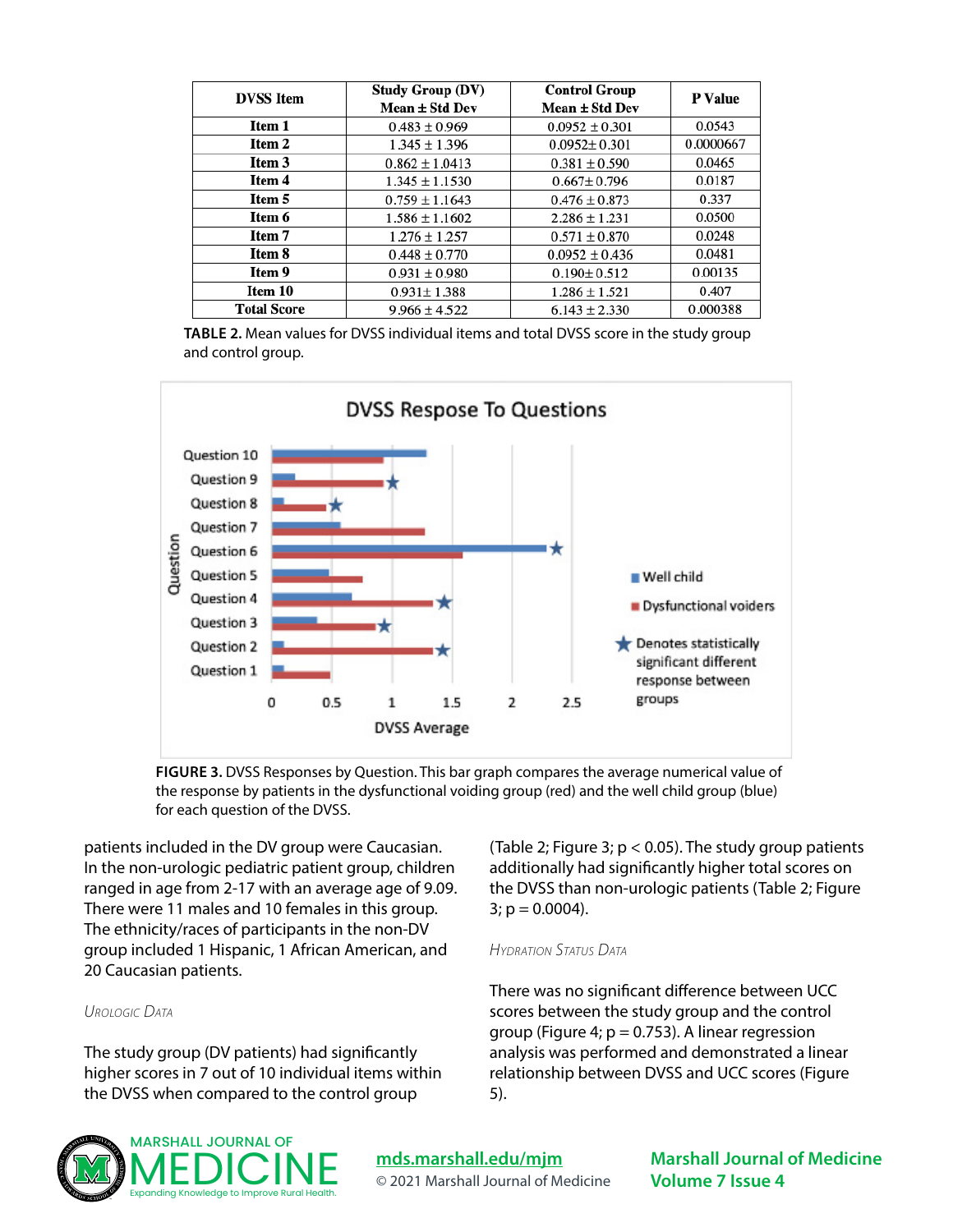

**FIGURE 4.** Urine Color Chart by Group. This bar graph compares the average reported numerical value of the urine color (based on the numerical value associated with urine color from the Urine Color Chart) between the dysfunctional voiding group (red) and the well child group (blue).



**FIGURE 5.** This graph depicts the dysfunction voiding symptom survey scores vs the urine color scores for the individuals in the dysfunctional voiding cohort.



#### **[mds.marshall.edu/mjm](https://mds.marshall.edu/mjm/)**

© 2021 Marshall Journal of Medicine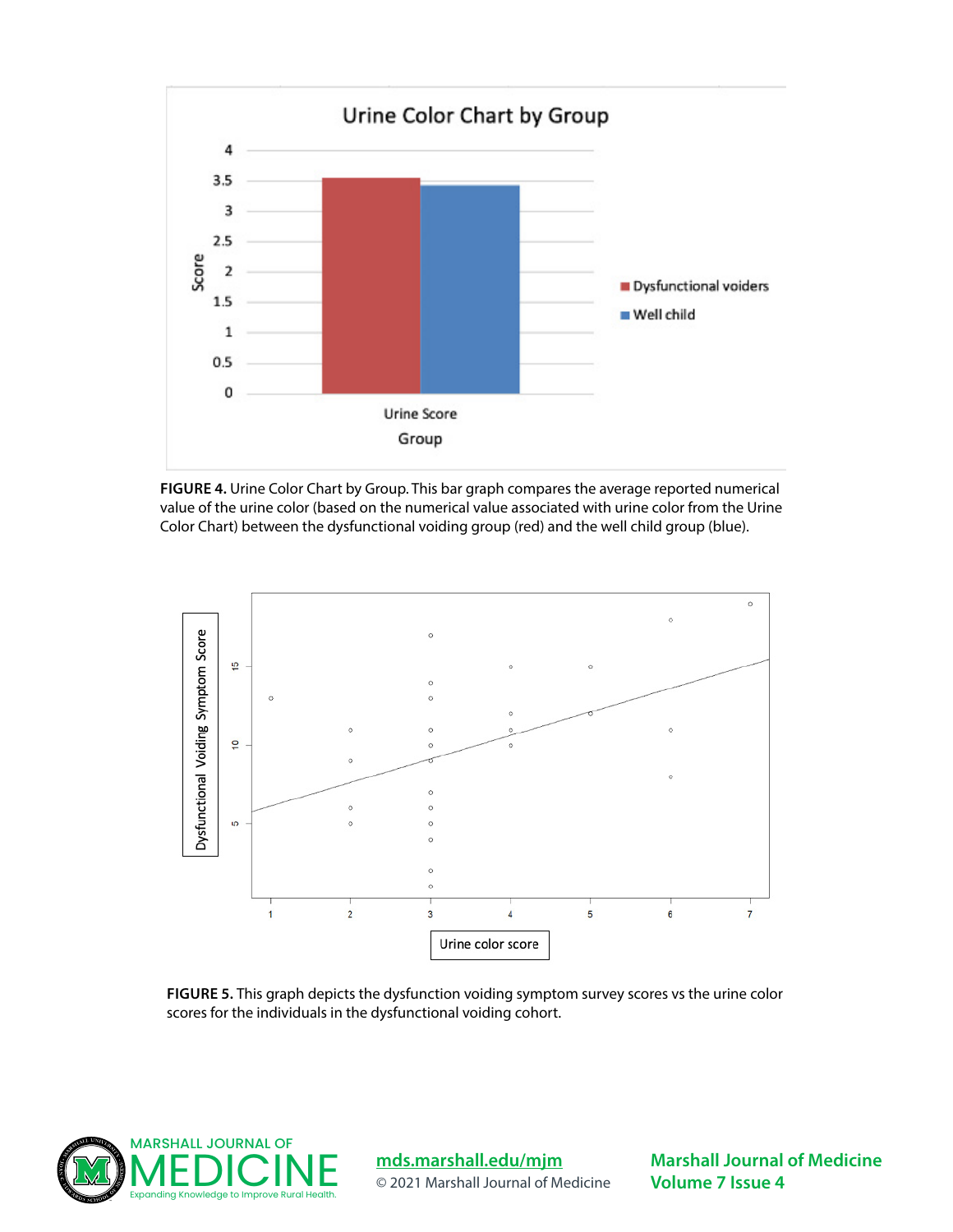#### **DISCUSSION**

To date, diagnosis and management of pediatric DV patients has been mostly reliant on clinical diagnoses and symptom control due to the invasiveness of diagnostic procedures such as urodynamics.7 The utilization of non-invasive tools such as the DVSS to gauge impact of attempted therapeutic strategies has helped to objectively monitor for improvement and symptom resolution in affected patients. In this present study, study group (DV) patients demonstrated higher DVSS scores, indicating significantly worse DV/urologic symptoms as compared to non-urologic control patients. Additionally, study group (DV) patients demonstrated higher DVSS individual item scores for 7 out of the 10 DVSS items: specifically, items 2, 3, 4, 6, 7, 8, and 9 (Table 1). DVSS items that were significantly higher in the study group patients included questions about urine and fecal incontinence, constipation, and dysuria (Figure 1). DVSS item 10 asks the parents to indicate whether the child has experienced a stressful life circumstance (Figure 1). DVSS item 10 scores were not significantly different between the study and control groups, indicating the patient populations were matched with regard to previous life stressors.

While there was no significant difference in mean UCC scores between the study and control groups, a regression analysis indicated a linear relationship between UCC and DVSS scores such that UCC indicating worse hydration status correlated positively with DVSS scores indicating worse DV symptoms. A limitation of this study is the use of only one validated hydration scoring system for indicating hydration status. The UCC requires the patient and/ or guardian to indicate the most common color of urination the child experiences. Further studies should implement multiple modalities of hydration status quantification. For example, specific gravity of urine is a non-invasive and inexpensive tool for quantifying urine concentration. Another limitation of the study is that it was performed at a single institute with a smaller sample size. Further studies should be performed across multiple institutions with a larger number of patients recruited.

This study demonstrates that DV patients often suffer from more than just one symptom. This study also demonstrates a linear relationship between hydration status and DVSS scores, indicating the clinical necessity to educate both the patients and their families on the importance of adequate daily hydration. An additional element that could be addressed in further studies is comparing patients with dysfunctional voiding before and after intervention to children without urologic complaints overtime. Sometimes care providers are more apt to notice symptoms once they are thinking about them, therefore it would be interesting to see if the symptoms experienced by the well child pediatric patients would be reported differently overtime while also monitoring how symptom scores change for dysfunctional voiding patients undergoing treatment.

#### **SUPPLEMENTARY DESCRIPTION**

The supplementary data file includes a table demonstrating the distribution of demographic variables in the study group and control group, a table with the mean values for DVSS individual items and total DVSS score in the study group and control group, the Dysfunctional Voiding Symptom Score (DVSS) Survey, and the Urine Color Chart (UCC).

#### *Key Messages*

- 1. DV population had significantly higher scores in 7 out of 10 individual items within the DVSS when compared to those presenting for nonurologic complaints (p < 0.05). Our data backs the DVSS as a valid tool for distinction between normal voiders and dysfunctional voiders.
- 2. No significant difference was noted in UCC scores between patient groups ( $p = 0.753$ ). Therefore, our data shows this as less predictive of dysfunctional voiding vs normal voiding.
- 3. The DV group patients had significantly higher total scores on the DVSS than non-urologic patients (Table 2; Figure 3;  $p = 0.0004$ ), further validating the DVSS as a valid tool for distinction between normal voiders and dysfunctional voiders.
- 4. Within the dysfunctional voiding group, there was a linear relationship between DVSS and UCC scores. Since some symptoms of DV can be additionally associated with dehydration,



**[mds.marshall.edu/mjm](https://mds.marshall.edu/mjm/)** © 2021 Marshall Journal of Medicine